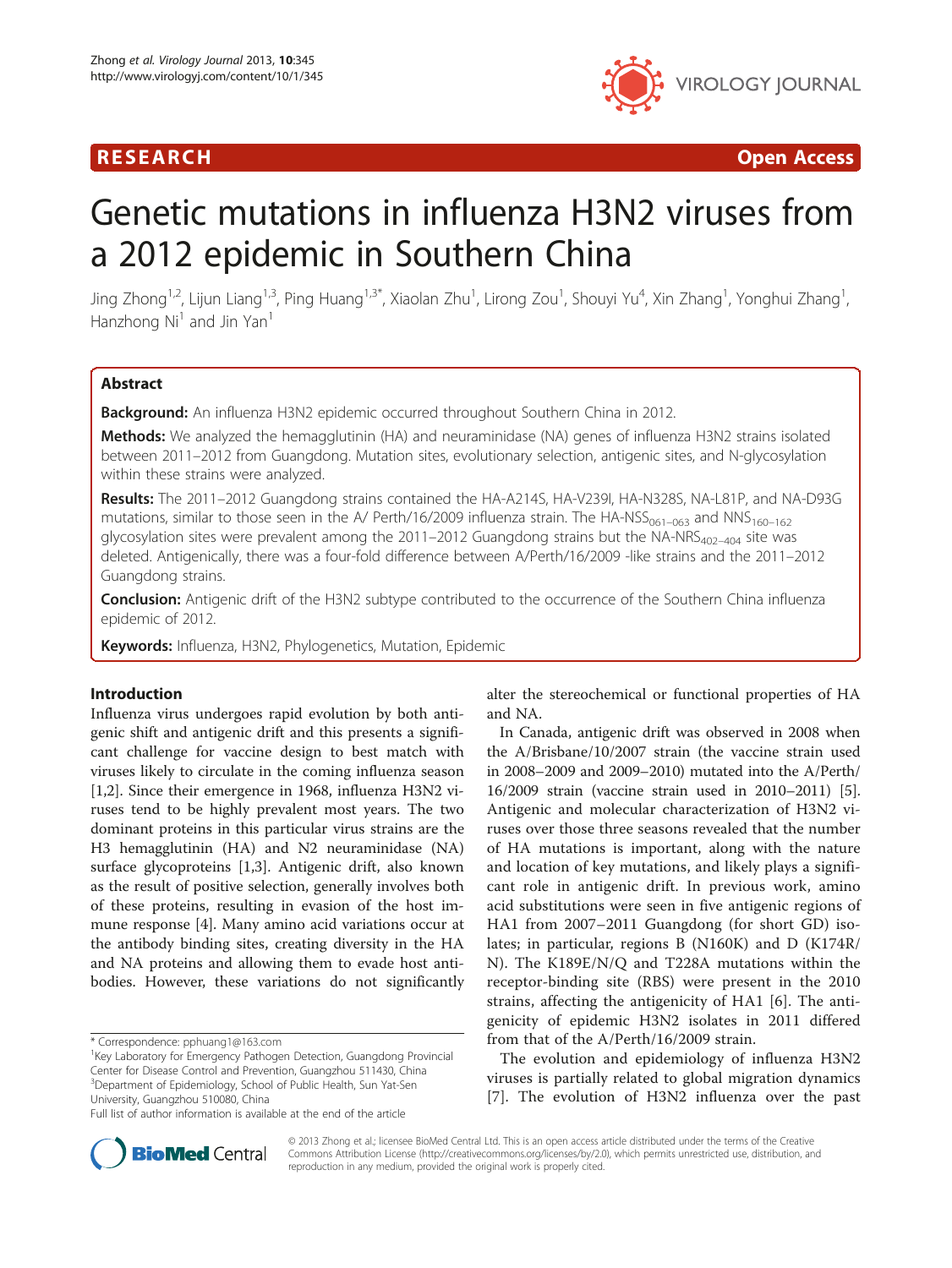10 years reflects the dynamics of a global metapopulation. According to the Center for Public Health Surveillance and Information Service of China [\[8](#page-6-0)], the number of influenza cases was 2.35-fold greater for January– June 2012 (74,151 cases) than for January–June 2011 (31,551 cases). Approximately 87% (365/418) of isolates were of the H3N2 subtype; these isolates were sourced from local epidemics and sporadic cases reported in Guangdong Province from March–June 2012. We analyzed HA and NA gene sequences of H3N2 viruses isolated from July 2011 to July 2012.

# Materials and methods

# Viruses and genes

With assistance from the Guangdong Influenza Surveillance Network, H3N2 viruses from 2011–2012 were isolated in MDCK cell lines [\[6](#page-6-0)]. Viruses investigated in our study included four 2011 and four 2012 isolates (GenBank Accession Nos. CY125677–CY125692). Isolates from Zhuhai, Shaoguan, Foshan, Maoming and Meizhou are presented in Figure 1 and Table [1](#page-2-0). Around 60 HA and 55 NA gene sequences were downloaded from the Influenza Virus Resource [\(http://www.ncbi.nlm.nih.gov/genomes/](http://www.ncbi.nlm.nih.gov/genomes/FLU/Database/nph-select.cgi?go=alignment) [FLU/Database/nph-select.cgi?go=alignment](http://www.ncbi.nlm.nih.gov/genomes/FLU/Database/nph-select.cgi?go=alignment)), and included vaccine strains A/Wyoing/03/2003, A/California/ 07/2004, A/Wisconsin/05/2005, A/Brisbane/07 /2007 and A/Perth/ 16/2009 as references. In reference 60 HA genes and 55 NA genes, both 44 HA and NA genes viruses were isolated from Asia, Europe, North America, South America and Oceania from 1968 to 2011 while 16 HA genes from Asia (4 genes from Japan and Russia Asia region), Europe (8 genes from Russia and George) and North America (4 genes from USA) and 9 NA genes from Asia (2 genes from Russia Asia region) and Europe (7 genes from Russia and George) isolated in 2012.

### Molecular detection of viral genes

Primers specific for the HA and NA genes of human H3N2 isolated from 1968–2010 were designed using Primer Premier 5.0 (Premier Biosoft International, Palo Alto, CA, USA) and synthesized by Life Technologies (Shanghai, China). These primers have been used in a previous study [\[6](#page-6-0)]. Viral RNA was extracted using a Qiagen QIAamp Viral RNA mini Kit, and reverse transcription polymerase chain reactions (RT-PCRs) conducted with Qiagen Sensiscript Reverse Transcriptase and Takara PyroBest Taq. Amplicons were purified with a Qiagen Gel Extraction Kit and sequenced with an ABI PRISM BigDye Terminator v3.0 Ready Reaction Cycle Sequence Kit on an ABI PRISM 3100 Genetic Analyzer. The obtained sequences were analyzed using Lasergene 7.1.

### Phylogenetic analysis and evolutionary dynamics

Virus population dynamics over time were estimated using the BEAST package v1.70 [[9\]](#page-6-0) and applying Bayesian Markov chain Monte Carlo (MCMC) methods. Phylogenetic trees were generated, and the reliability of trees tested by bootstrap analysis using 1000 replicates. The MCMC analysis was run for 50,000,000 generations, with stationarity and mixing efficiency examined using Tracer.

#### Evolutionary selection and N-glycosylation

Single likelihood ancestor counting (SLAC) was appropriate for large alignments but possibly underestimates

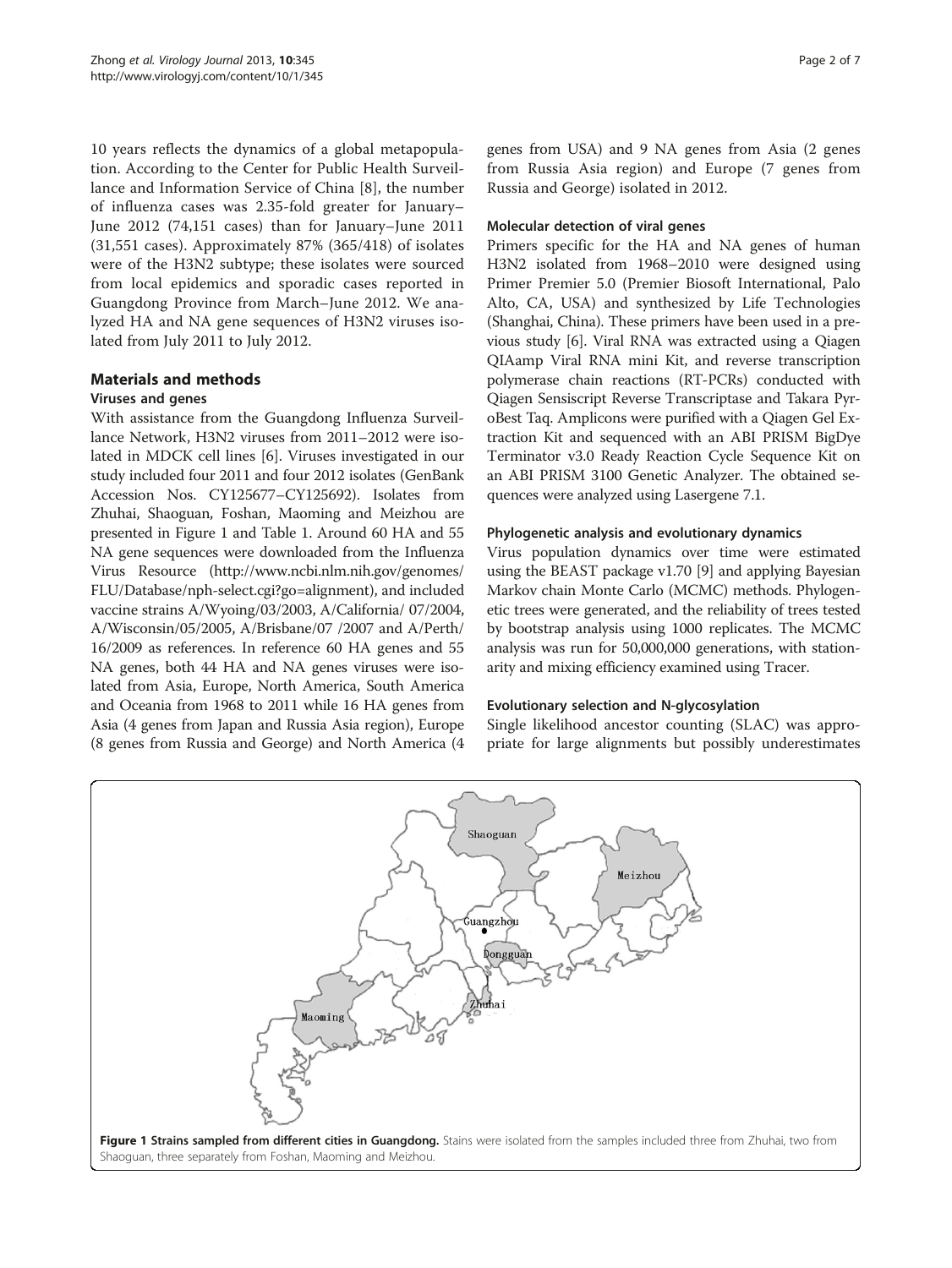| <b>Strain designation</b> | <b>Collection date</b><br>(month/day/year) | <b>Geographical location</b><br>of isolate | Cell line isolated in | GenBank sequence accession no. |           |
|---------------------------|--------------------------------------------|--------------------------------------------|-----------------------|--------------------------------|-----------|
|                           |                                            |                                            |                       | HA                             | <b>NA</b> |
| A/Guangdong/174/2011      | 8/16/2011                                  | <b>Zhuhai</b>                              | MDCK <sub>2</sub>     | CY125683                       | CY125684  |
| A/Guangdong/187/2011      | 9/26/2011                                  | Zhuhai                                     | MDCK <sub>2</sub>     | CY125685                       | CY125686  |
| A/Guangdong/192/2011      | 9/15/2011                                  | Dongguan                                   | MDCK <sub>2</sub>     | CY125687                       | CY125688  |
| A/Guangdong/222/2011      | 11/23/2011                                 | Shaoquan                                   | MDCK1                 | CY125689                       | CY125690  |
| A/Guangdong/947/2012      | 3/27/2012                                  | Meizhou                                    | MDCK1                 | CY125691                       | CY125692  |
| A/Guangdong/1078/2012     | 4/9/2012                                   | Maoming                                    | MDCK1                 | CY125677                       | CY125678  |
| A/Guangdong/1104/2012     | 3/29/2012                                  | Zhuhai                                     | MDCK1                 | CY125679                       | CY125680  |
| A/Guangdong/1154/2012     | 4/25/2012                                  | Shaoquan                                   | MDCK <sub>2</sub>     | CY125681                       | CY125682  |

<span id="page-2-0"></span>Table 1 Influenza A H3N2 viruses used in this study

the number of positively selected sites [\[10\]](#page-6-0). The fixedeffects likelihood (FEL) and the internal fixed-effects likelihood (IFEL) took the synonymous and non-synonymous substitutions into account and could be efficiently parallelized. Potential N-glycosylation sites were predicted using NetNGlyc 1.0 server [[11](#page-6-0)]. This software application predicts N-glycosylation sites in human proteins using artificial neural networks that examine the N-X-S/T (Asn-Xaa-Ser/Thr) amino acid sequence [[12\]](#page-6-0).

# Antigenic analysis, epitope region and three-dimensional (3D) structure

Cross-reactivity of isolated viruses was investigated using hemagglutination inhibition (HI) assays [\[13](#page-6-0)]. The variation sites in H3N2 virus HA and NA gene sequences isolated from 2011 and 2012 were compared with previously identified epitopes of HA and NA proteins [\[14](#page-6-0)]. The 3D structures of HA and NA proteins were established using the I-TASSER server [\[15\]](#page-6-0). Models were modified with UCSF Chimera1.5.3 [[16\]](#page-6-0).

# Results

#### Phylogenic diversity and variation

Using five vaccine strains as a reference, amino acid substitution sites in HA genes of Guangdong strains and other strains isolated from 2007–2012 became apparent. These substitutions included K174R in the 2008 Guangdong strains, along with E78K and N160K in A/Perth/16/2009 and the 2009 Guangdong strains. Since 2009, two groups of strains have emerged. The first group includes strains A/GD/441/2010, A/GD/94/2011, and A/California/3000/ 2012; these contain the HA-D69N, HA-Y110H, HA-I246V and HA-E296A/T substitutions. The second group includes strains A/GD/222/2011, A/GD/187/2011, A/GD/ 1154, and A/GD/222/2011; these strains contain the HA-A214S, HA-V239I and HA- N328S substitutions (Figure [2a](#page-3-0)). In two 2011 Guangdong strains (A/GD/94/ 2011 and A/GD/174/2011) we observed G21E and E296T substitutions in HA, while two USA 2012 strains also

contained the E296T substitution. For the Guangdong strain group containing the HA-A214S, V239I and N328S substitutions, we also noticed Q49R and S61N substitutions in A/GD/222/2011 and A/GD/1154/2012; while A/ GD/187/2011 and Russian strains from 2012 only contained D503N.

Using the five vaccine strains as a reference, amino acid substitution sites in the NA genes of Guangdong and other strains isolated from 2007–2012 were apparent (Figure [2b](#page-3-0)). Since 2009, variation sites in strains from around the world have been seen: L81P for 2011 Guangdong isolates, and Russian and Georgian isolates from 2012; D93G for A/GD/222/2011, and Russian and Guangdong isolates from 2012; S367N and K369T for Guangdong isolates from 2010–2012, Danish isolates from 2011, and Russian and Georgian isolates from 2012; N402D for 2011–2012 Guangdong isolates, Japanese and Swedish isolates from 2010, and Russian and Georgian isolates from 2012. In addition, the K249E substitution occurred in four 2007 Guangdong strains, G401D was seen in three 2008 Guangdong strains, and D127N was found in A/GD/472/2009 and three other strains.

### Evolutionary selection and N-glycosylation

Only codon 173 (L/S) of the 566 codons in the HA gene was a positively selected site with a dN-dS of 3.08, and a P-value of 0.0944 for SLAC. Codons 237 (P/S/T/L) and 239 (V/I) were positively selected sites with dN-dS of  $7.56 \times 10^8$  and  $6.96 \times 10^8$ , respectively, and *P*-values of 0.0318 and 0.0794, respectively for FEL. Codons 174 (K/ N/R/G) and 209 (S/F) were positively selected sites with normalized dN-dS of 16.7 and 18.6 respectively, and Pvalues of 0.0502 and 0.0315 respectively for IFEL.

Codon 338 (L/R/F), of the 469 codons for NA was a positively selected site with a dN-dS of  $9.39 \times 10^8$  and a P-value of 0.0498 for FEL. Codons 338 and 372 (S/L/F) were positively selected sites with dN-dS of  $1.15 \times 10^9$ and  $1.23 \times 10^9$  respectively and *P*-values of 0.0828 and 0.0887 respectively for IFEL.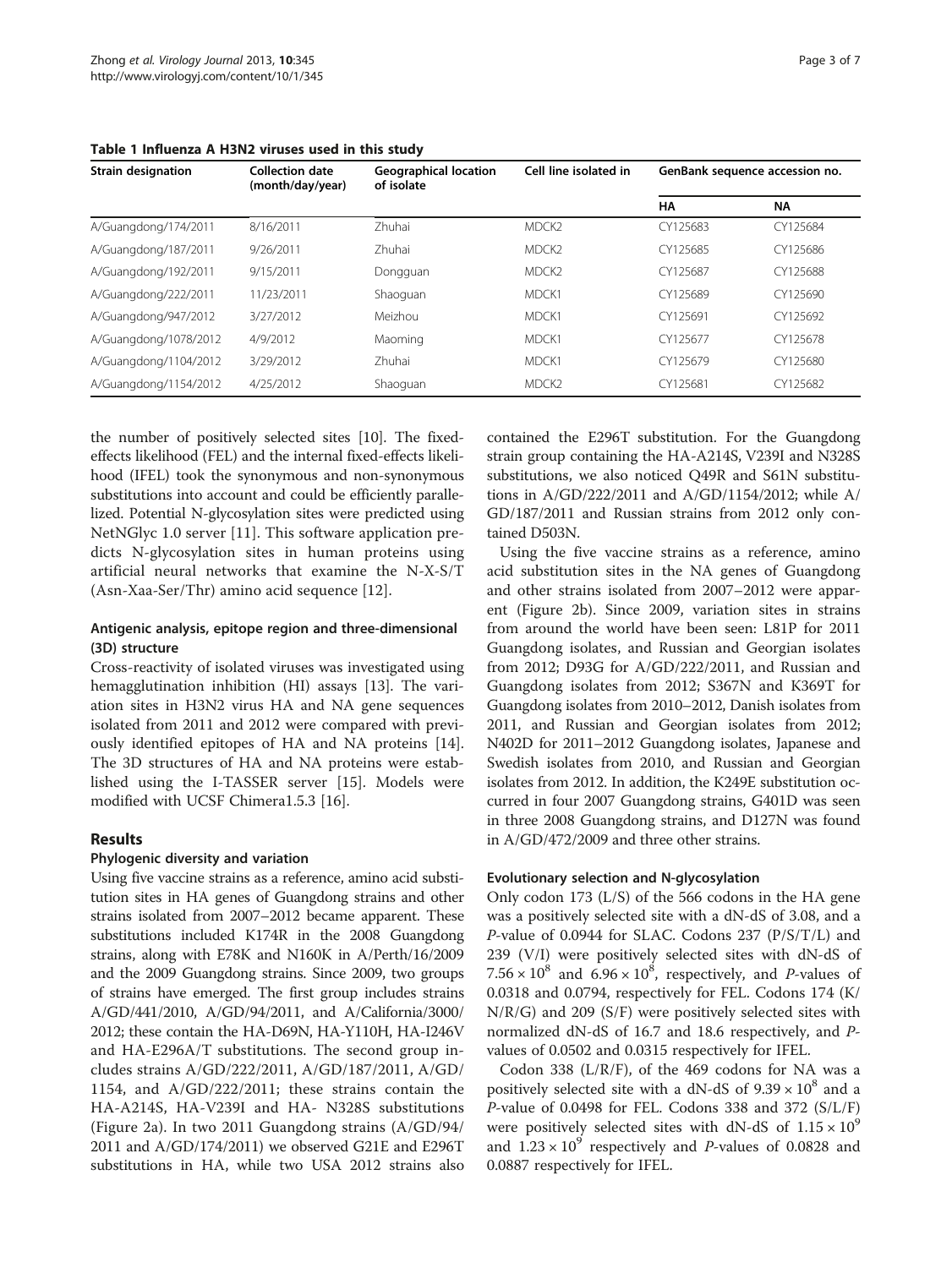<span id="page-3-0"></span>

We identified 13 potential glycosylation sites in the HA gene of the  $A/GD/1154/2012$  isolate: NST<sub>024-026</sub>,  $NGT_{038-040}$ ,  $NAT_{054-056}$ ,  $NSS_{061-063}$ ,  $NCT_{079-081}$ ,  $\text{NES}_{138-140}, \quad \text{NWT}_{142-144}, \quad \text{NGT}_{149-151}, \quad \text{NNS}_{160-162},$  $NVT_{181-183}$ ,  $NST_{262-264}$ ,  $NGS_{301-303}$  and  $NGT_{499-501}$ . For the A/Perth/16/2009 HA gene, 11 potential glycosylation

sites were present, with only  $NSS_{061-063}$  and  $NNS_{160-162}$ missing. Using the A/Perth/16/2009 HA gene as a reference, S61N was seen in 2011–2012 Guangdong and other strains, resulting in a gain of the  $NSS<sub>061–063</sub>$  glycosylation site. The N161S substitution occurred in the 2011–2012 Guangdong strains, resulting in an increase of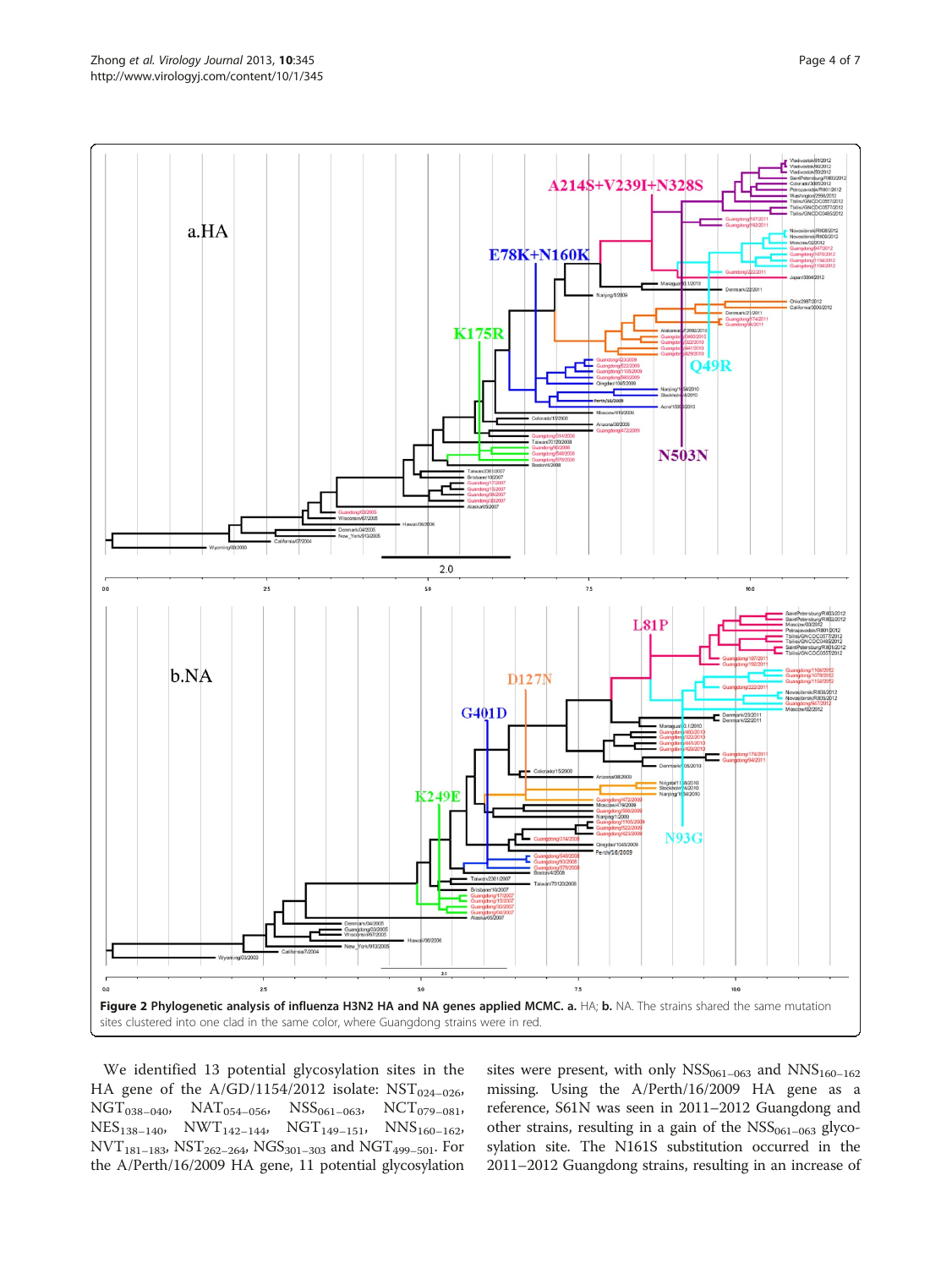the  $NNS_{160-162}$  glycosylation sites. The S140C substitution occurred in A/Tbilisi/GNCDC0557/2012, resulting in deletion of the  $NES<sub>138–140</sub>$  glycosylation site.

There were eight potential glycosylation sites in the NA gene of the  $A/GD/1154/2012$  isolate: NIT<sub>61–63</sub>,  $NTT_{70-72}$ , NWS<sub>86–88</sub>, NDT<sub>146–148</sub>, NAT<sub>200–202</sub>, NGT<sub>234–</sub>  $_{236}$ , NDS<sub>329–331</sub>, and NRS<sub>402–404</sub>. The N402D substitution occurred in the 2011–2012 Guangdong isolates, the 2010 Japanese and Swedish isolates, and the 2012 Russian and Georgian isolates. This resulted in deletion of the  $NRS_{402-404}$  glycosylation site.

#### Antigenic analysis, epitope and 3-D structure

Hemagglutination inhibition assays were conducted using antisera from rabbits infected with Guangdong H3N2 viruses isolated from 2009–2012. When compared with A/ GD/1105/2009, strain A/GD/1154/2012 exhibited a 4-fold difference in titers (Table 2). Each mutation site in HA (D69N, Y110H, I246V, E296A/T, A214S, V239I and N328S) involved the epitope regions of A/New York/384/2005 (Table 3). The 3D structures of HA and NA proteins for A/ GD/1154/2012 were modeled; HA (Q49R, A214S, V239I, N328S and D503N) and NA (L81P, D/N93G, S367N, K369N and N402D) variation sites were labeled in the 3D structures (Figure [3](#page-5-0)).

#### **Discussion**

Mutated amino acids around human leukocyte antigen (HLA)-associated sites, especially those that are typically conserved, suggest that cooperative interactions act to preserve the local structural stability and protein function when mutations occur that confer evasion of cytotoxic T lymphocytes (CTLs) [[17](#page-6-0)]. For the HA genes of isolated strains, the D69N, Y110H, I246V and E296A/T substitutions occurred around 2010 [[6\]](#page-6-0), while A214S, V239I and N328S have been present since 2011. Accumulation of HA (D69N, Y110H, I246V, E296A/T, A214S, V239I and N328S), along with NA (L81P and D93G) mutations, drove antigenic drift possibly giving rise to the H3N2 influenza epidemic in Guangdong and Southern China in 2012. The HA-A214S, -V239I and -N328S mutations occurred in the second half of 2011 (Table [1](#page-2-0) and Figure [2\)](#page-3-0). As the 2012 influenza season approached,

Table 2 Hemagglutination inhibition results for the H3N2 strains examined in this study

| <b>Virus</b>   | Reciprocal HI titer for antiserum |                   |                    |
|----------------|-----------------------------------|-------------------|--------------------|
|                | A/GD/1105/<br>2009                | A/GD/222/<br>2011 | A/GD/1154/<br>2012 |
| A/GD/1105/2009 | 1:2560                            | 1:640             | 1:640              |
| A/GD/222/2011  | 1:1280                            | 1:1280            | 1:1280             |
| A/GD/1154/2012 | 1:640                             | 1.640             | 1:1280             |

GD, Guangdong.

Strain A/GD/1105/2009 is a vaccine strain.

|           |  | Table 3 Sites of variation associated with antigenic |  |
|-----------|--|------------------------------------------------------|--|
| epitopess |  |                                                      |  |

| Gene      | Position | <b>Mutation</b>        | Epitope ID*                             |
|-----------|----------|------------------------|-----------------------------------------|
| <b>HA</b> | 69       | $D \rightarrow N$      | 129460, 130279, 128706                  |
| <b>HA</b> | 110      | $Y \rightarrow H$      | 128649, 128428, 129924                  |
| <b>HA</b> | 246      | $I \rightarrow V$      | 129617, 97393, 129652,<br>97243, 129656 |
| <b>HA</b> | 296      | $F \rightarrow A/T$    | 129824, 128724                          |
| <b>HA</b> | 214      | $A \rightarrow S$      | 130111, 129953                          |
| НA        | 239      | $V \rightarrow I$      | 129617, 97393, 129652                   |
| <b>HA</b> | 328      | $N \rightarrow S$      | 129763, 129381. 129136                  |
| <b>NA</b> | 81       | $\vdash \rightarrow P$ | 130081, 128380                          |
| <b>NA</b> | 93       | $D \rightarrow G$      | 130400, 129643                          |

\* The reference B cell epitopes/ T cell epitopes of H3N2 strain was from A/New York/384/2005.

these variations in circulating strains became prevalent, resulting in local epidemics throughout Southern China.

According to a previous study that focused on isolates from 2011 [[18\]](#page-6-0), HA1 genes were sub-divided among the P (A/Perth/16/2009-Clade) and V (A/Victoria/208/2009- Clade) clades. The former included subgroups1 and 2, while the latter included subgroups 3–6. When we compared our findings with the results from Klimov [[18](#page-6-0)] and Huang [[6](#page-6-0)], mutations A/N144T/D and K/N145N/S were only observed in the previous studies; the mutations we have reported here were not evident in Klimov's work. The mutations in the 2012 Guangdong isolates appear to have given rise to antigenic drift. Generally, five HA1 antigenic regions are analyzed and associated with antigenic drift that results in an epidemic. However, for the particular epidemic we investigated, these five regions were not seemingly associated with antigenic drift. Only the A214S substitution occurred in epitope D and the RBS. Beside the five HA1 antigenic regions, many amino acid sites were unclassified but still considered important [\[6](#page-6-0)]. Using the H3N2 HA and NA protein sequences of A/New York/ 348/ 2005 as a reference, all mutated amino acid sites were related to previously identified epitopes, which might involve in antigenic presentation / recognition / response. This indicated that mutations of B cell epitope / T cell epitope regions in the Immune Database influenced antigenicity to some degree [[14](#page-6-0)]. These B cell epitopes / T cell epitopes span 17–18 amino acids in the A/New York/348/ 2005 strain. Further research is required to confirm the relationship between antigenicity and mutations in HA and NA genes.

As was observed for of major capsid L1 protein of HPV-16 and −18, amino acids at positions 174 (K/N/R/G), 209  $(S/F)$ , 237 ( $P/S/T/L$ ) and 239 ( $V/I$ ) in HA, and at positions 338 (L/R/F) and 372 (S/L/F) in NA were positively selected sites according to SLAC, FEL and IFEL  $(P < 0.1)$ ,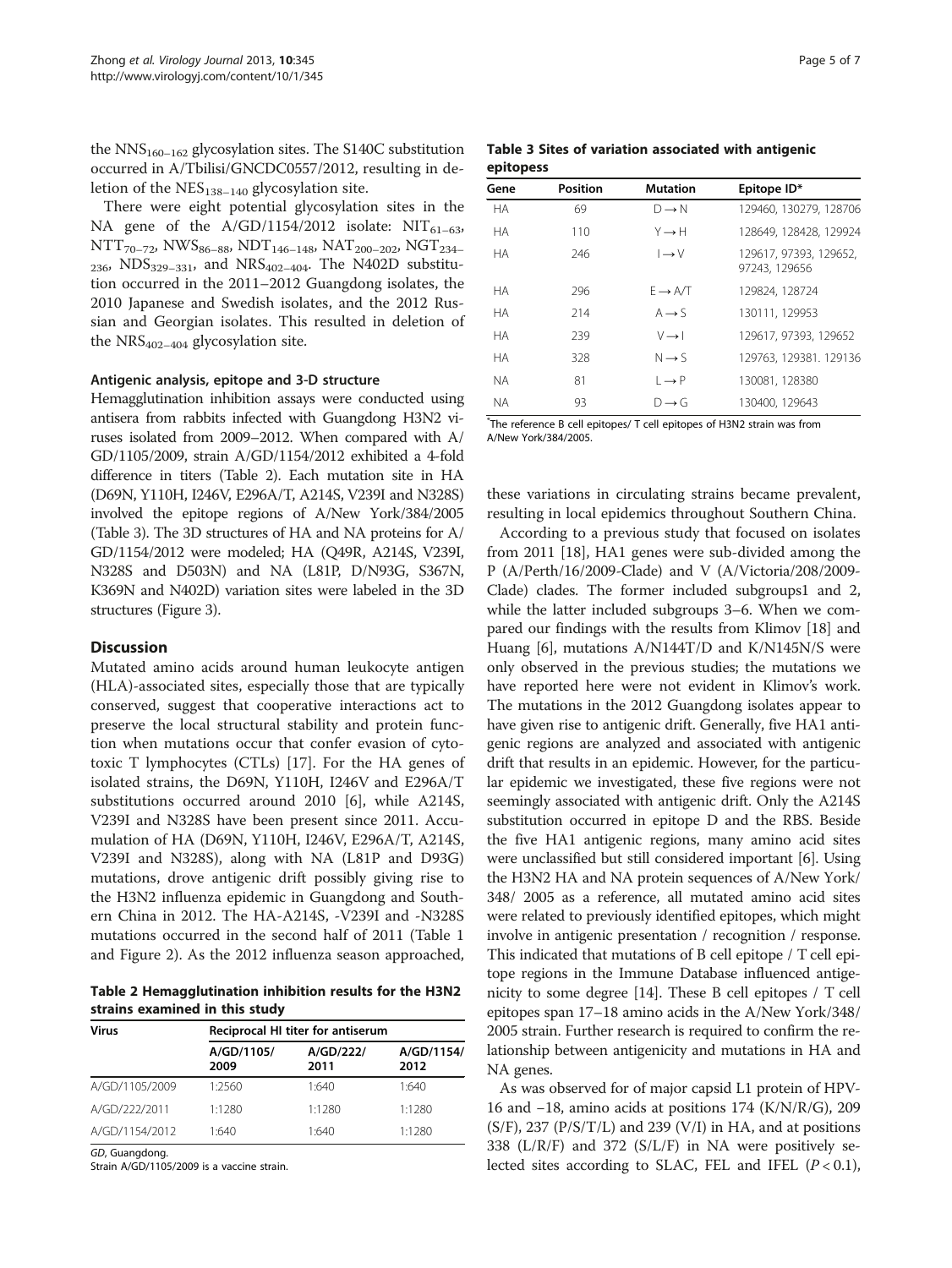<span id="page-5-0"></span>

indicating that these sites avoided immunological pressure for their continued persistence [[19](#page-6-0)].

Only 76% of positive scored sequons according to NetN-Glyc are modified by N-Glycans with a bias towards Thrcontaining sequons [\[20\]](#page-6-0). Compared with A/Perth/16/2009, two glycosylation sites ( $\text{NSS}_{061-063}$  and  $\text{NNS}_{160-162}$ ) in HA genes were prevalent in 2011–2012 Guangdong strains, with the NA glycosylation site  $N_{402}D$  deleted. There are five possible functions for glycosite migration in human influenza viruses [\[21\]](#page-6-0): to more effectively mask the antigenic sites; to more effectively protect enzymatic cleavage sites of NA; to stabilize polymeric structures; to regulate receptor binding and catalytic activities; and to balance the binding activity of HA with the release activity of NA. Five HA glycosites and two NA glycosites were positive sites in this study. Gains in N-glycosylation sites were likely to be positively selected for shielding antigenic sites from immune responses [\[22\]](#page-6-0). The acquisition of glycosylation at residues 144 of pH1N1 was associated with viral replication, virulence and transmissibility and provided insights into the

evolution dynamics of influenza viruses with implications in vaccine immunogenicity [\[23\]](#page-6-0). The loss of a glycosylation site might also be important in antibody recognition [\[22](#page-6-0)], where a deletion of the  $NA-NRS_{402-404}$  occurred in the 2011–2012 Guangdong and other isolates in this study. With respect to HA/NA N-glycosylation changing, further analysis is required to determine any relationship between their structure mutation and function influence. At the antigenic sites of HA protein, positive selection appeared to have effected radical and conservation substitution in term of the charge of the amino acids, suggesting that antigenic drift is not a byproduct of HA evolution in H3N2 viruses [\[22\]](#page-6-0).

Kenyan H3N2 viruses isolated during 2006–2007 revealed unique genetic variations, with several amino acid substitutions located at immunodominant epitopes of the HA1 protein [\[24\]](#page-6-0). These mutations included V112I at site E, K173 E at site D and N278K at site C. These mutations possibly result in a conformational change to the HA molecule, thereby exposing novel epitopes and